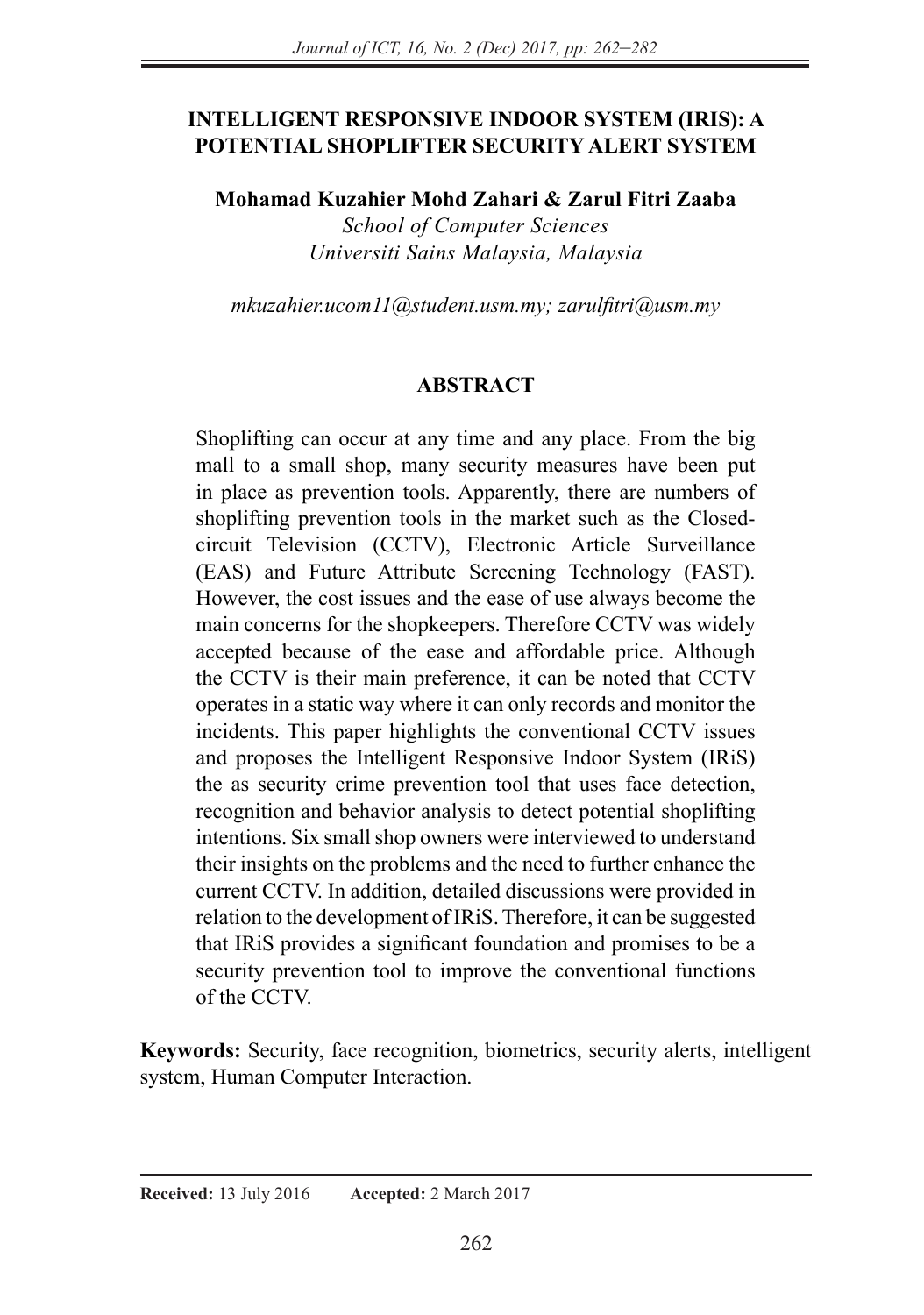#### **INTRODUCTION**

Shoplifting is one of the most prevalent crimes. Shoplifters can enter the intended store at any time. However, it can be suggested that amongst the most vulnerable times are right after opening the shop, right before closing during shift changes and during associates, break time. Evidence shows that more than \$13 billion worth of goods are stolen from the retailers each year (Shoplifting Information Statistics 2015). It can be noted that the values were more than \$35 million per day. Shoplifting can occur anywhere on a busy street or even during peak hours. For instance, it was reported that 32 iphone gadgets were stolen and passed through the checkout point of the shop (Action News 2015). A store lost up to \$13K after a flash mob by a group of people where they performed and simultaneously pulled items from the racks (Gidman 2015). Other recent evidence in 2015 indicated that stores in the US reported a loss of \$16.6 billion due to shoplifting (Roney 2015). Many of these incidents of shoplifting were reported and had caused loss to the victims. In addition, they might have suffered traumatic experience and distress because of the incidents they experienced. Many tools have been used to prevent shoplifting. Even though there are many types of shoplifting prevention technology, the price of such technology sometimes can be very pricy. Thus, the shopkeepers face some difficulties to use such technology due to of budget constraints.

Shopkeepers can only pay attention to one or two customers at a time. They will be clueless of what the unattended customers are doing. In addition, they do not know which customers are potential shoplifters. Even though there are CCTVS in the shops, the shopkeepers will not be alerted of the CCTV footages when they are attending to customers. It is because the CCTV is used for monitoring and recording purposes only (i.e. static mode). Shopping complexes normally have a high standards of security precaution. This difference is due to the budget allocation given to shopping complexes to increase their security protection. Furthermore, they could afford have any of these security measures (i.e. security guards, automatic alarm systems and staff to monitor the CCTV at all times). For instance, they can afford to buy other shoplifting prevention tools such as electronic article surveillance (EAS) that is used to identify surveillance articles as they pass through a gated area in a shopping complex (HowStuffWorks, 2015). On the other hand, a small shop will rely on a small budget and the simplicity of the products. As the CCTV is widely used especially for a small shop, this paper investigated further how the CCTV functions can be improved and at the same time accommodate their budgets and be easy to use. Apparently, new technology has been introduced which is related to gender recognition, however, it is still new and in progress work (Arigbabu et al. 2015).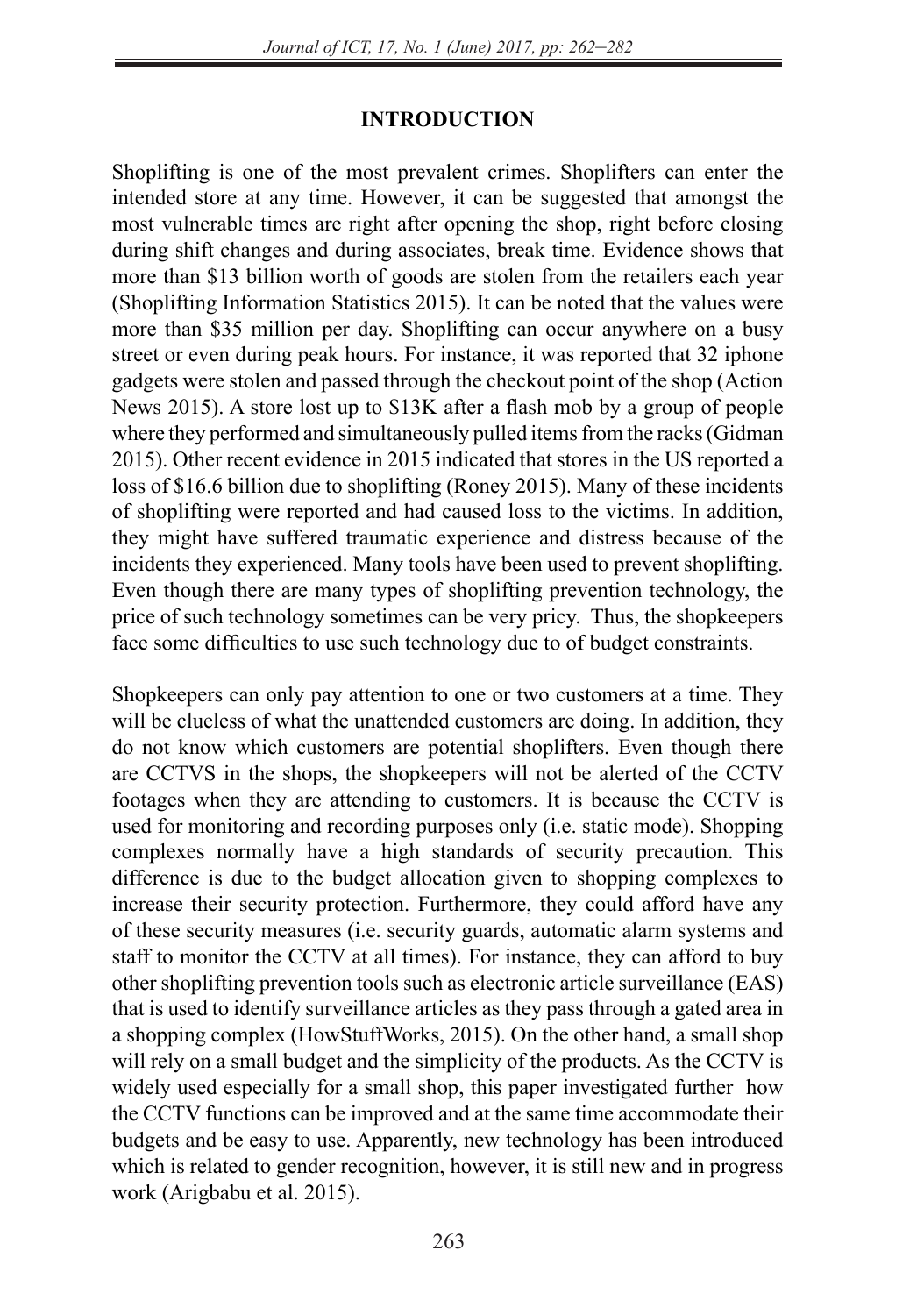The aim of this paper was to propose a crime prevention tool that overcomes shoplifting in small shops by utilising the surveillance camera using security image processing techniques and the biometrics approach on suspicious human behaviours to identify potential intruders or shoplifters before the incident happens. Once the incident happens, the system will alert the shopkeeper by displaying a warning on a computer (i.e. normally a screen which will be placed at the payment counter).

#### **RELATED STUDIES**

Security can be defined as protection from any adversaries with or without intention (Whitman & Matford 2012). The fundamentals of information security cover three main elements which are confidentiality, integrity and availability. Computers become a medium of communication where many applications can be installed within it and cater to end-users, needs on a day-today basis. Having security tools in a shop or outlet is deemed to be a necessity. One possible reason for this is the threats that occur are so unpredictable. A shopping mall or a small shop needs to be maintained. Thus, manpower is needed to check and to refill the stock, and to observe customers coming in and going out, etc. When the shop size is huge or the shop lacks staff, it is crucial to look at who is coming in and going out of the shop so that no theft incidents occur in the shop. Observing customer actions or behaviour is crucial as there is a possibility that they might be committing.

Based on investigations, there are a few existing methods that have been used to solve the problem. Future Attribute Screening Technology (FAST) was created by the U.S. Department of Homeland Security. FAST is a system that predicts whether a person will or will not commit a crime (NewScientist, 2008). This system will monitor and track human body movements, voice pitch changes, eye movements, body heat changes, and breathing patterns (Cnet, 2011). Public places such as airports, malls and sports stadiums are the places for this system to be used or installed (Now Report, 2014).

Nowadays, most shopkeepers use Closed-circuit television (CCTV). CCTV is used to monitor and to record the surrounding activities to reduce the crime rate. Viewtech is presently the leading supplier for CCTV products and services in Malaysia. The latest technology used by Viewtech is Video Content Analysis (VCA) as a part of cloud computing services with SaaS (software as a service) (ViewTech, 2015). This CCTV can be applied in various market sectors such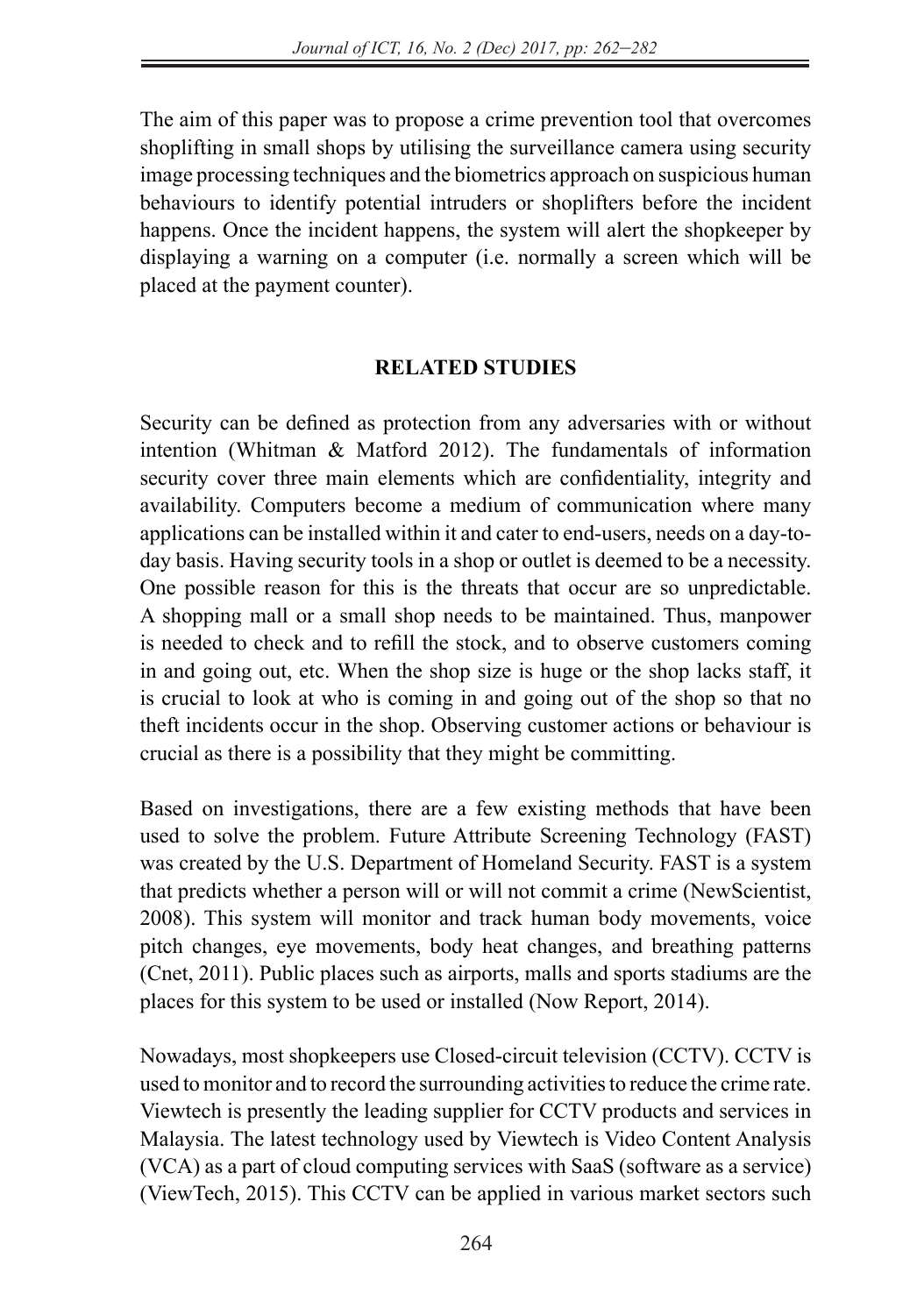as airports, banks, commercial & residential areas, education, government, industries, retail, etc.

The evolution of technology within this domain introduced Future Attribute Screening Technology (FAST) as a system to detect 'Pre-crime' in public places, but this system is not suitable to be used in small shops as the requirement of the screening process is too high. This system requires much hardware to perform the screening process such as a remote cardiovascular and respiratory sensor to measure the heart rate and respiration, a remote eye tracker, thermal cameras, a high resolution video camera and an audio system (Sutrop & Laas-Mikko 2012). Based on the authors' knowledge, Malaysia does not have any specific 'Pre-crime' detection system for a specific shop but the standard practice by shopkeepers is to utilise CCTV. Generally, almost all small shops use CCTVs as their security measure. This is because the implementation cost of CCTV is quite cheap, roughly around RM230 (£35) for each CCTV (Pocket CCTV, 2015). However, CCTV does not have the capability to detect potential shoplifters and is unable to warn the shopkeeper of such theft occurrences. Besides CCTV, Electronic Article Surveillance (EAS) is also one of the shoplifting prevention tools that widely used. EAS tags are used together with the merchandise and will be removed at the counter when the payment has been made (Agon, 2015). The EAS antenna normally will be placed at the exits of the store and an alarm will be sounded when it senses an active EAS tag on the merchandise. Nowadays, many shops are already using this to prevent shoplifting.

#### Table 1

| Criteria         | <b>FAST</b>                                                                                    | <b>CCTV</b>                  | EAS                                                      | <b>IRiS</b>                         |
|------------------|------------------------------------------------------------------------------------------------|------------------------------|----------------------------------------------------------|-------------------------------------|
| Category         | Application                                                                                    | Application                  | Non-Application                                          | Application                         |
| Hardware         | Camera, Thermal<br>Video camera.<br>Computer<br>Camera, remote<br>eye tracker, audio<br>system |                              | Electronic antenna<br>deactivator, and<br>electronic tag | Video camera.<br>Computer,<br>alarm |
| Face recognition | Yes                                                                                            | N <sub>0</sub>               | N <sub>0</sub>                                           | Yes                                 |
| Alarm            | Yes                                                                                            | N <sub>0</sub>               | <b>Yes</b>                                               | Yes                                 |
| Price            | High                                                                                           | Low                          | Medium                                                   | Low                                 |
|                  | Airport,<br>Shopping mall.                                                                     | Shopping mall,<br>Small shop | Shopping mall                                            | Small shop                          |

#### *Comparison of Shoplifting Prevention Systems*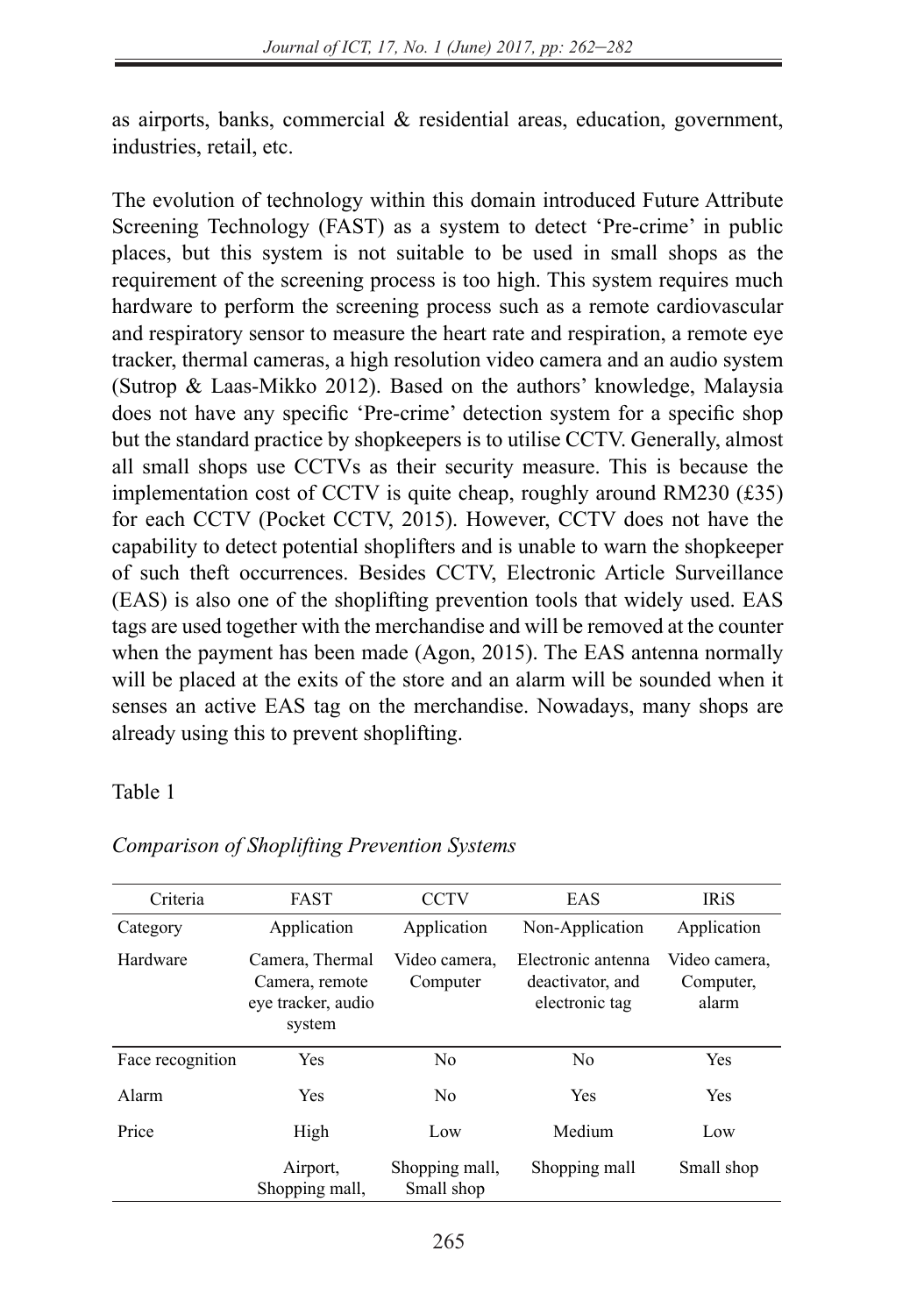Table 1 shows the comparison of the shoplifting prevention systems. It can be noted that only FAST and EAS use a lot of hardware in compared to the CCTV and IRiS. When a system uses a lot of hardware, the price of the system will potentially become more expensive. FAST and EAS are suitable to be implemented in large areas such as shopping malls. On the other hand, CCTV is widely used in most shops, whether they are big or small in size. In terms of the face recognition function, FAST utilises this technology with some other functions. IRiS is expected to use a technology similar to FAST but with less hardware. In addition, the price can be significantly reduced as less hardware is used.

This paper highlights IRiS as one possible means of the security prevention system which is currently being developed. Intelligent Responsive Response System (IRiS) is a system that detects potential shoplifters in small shops. This system will help the shop owners to stay alert of their customers to prevent shoplifting. IRiS utilises CCTVs and desktops/laptops as its main hardware. Hence, it will be suitable for small shops to use this system. IRiS will be integrated with the CCTV system to perform face recognition and the human pose recognition process in order to calculate the percentage of potential shoplifters. Then IRiS will generate an alarm to warn the shopkeepers.

# **Preliminary Study**

In the preliminary study, interviews were conducted to further ascertain the usage of the tools of potential criminal detection within small shops. Thus, six shop owners around Sungai Dua, Penang, Malaysia were randomly chosen and interviewed. This area has many small shops such as stationary shops, small restaurants, convenience store etc. The interviews provided useful insights of the security prevention technologies owners used in their shops. The following questions (open ended) were asked: as 1. Do you use any security tool or system to improve your shop's security measure? 2. If yes, what type of tool or system do you use? 3. Do you know how CCTV works as a security system? 4. Does CCTV help to reduce the rate of shoplifting in your shop? 5. Are you alert to any display on the CCTV? 6. Does shoplifting happen in your shop even with the use of CCTV? 7. Is the cost to implement the security measure (i.e. CCTV, etc.) important? 8. If there is a new security system which helps you to detect and give out an alarm when suspicious individuals are in your shop, would you use it?

The results derived from Table 2 indicate that all small shops were using a security system and CCTV was their main choice. They chose CCTV, because the cost to implement the CCTV was relatively low and CCTV was easy to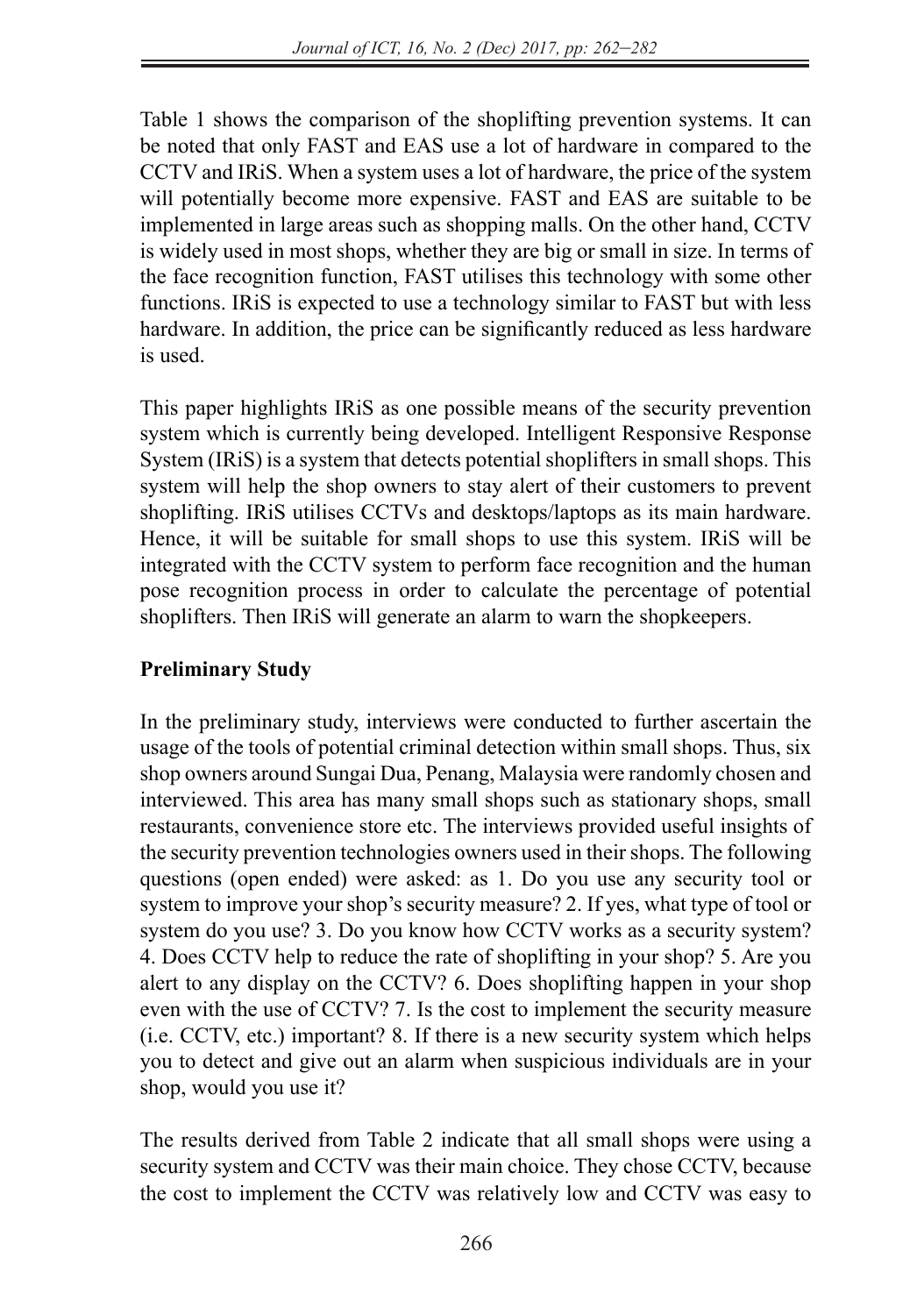maintain. With CCTV as their security prevention system, shops 1, 3, 4 and 6 claimed that the rate of shoplifting in their shop was reduced. Shops 2 and 5 were unsure of the change because the owners claimed that the number of shoplifters who entered their shops was too small. Shoplifters would act when they realize the shopkeepers are not paying attention to them. Based on question 5, only shop 1 and 5 stay alerted with any display on the CCTV because they had an extra worker in their shops. When the shopkeepers see any suspicious customers, they would ask their worker to approach the customer. On the other hand, the other shopkeepers claimed they were not really alert with the CCTV. If a suspicious customer was in the shop (i.e. by instinct), they approached the customer by themselves. This situation (i.e. lack of staff/ focus) would provide a huge opportunity to other potential shoplifters in the shop to get a chance to commit theft.

#### Table 2

| Shop/<br>Question | Shop 1                                | Shop 2                      | Shop 3      | Shop 4      | Shop 5      | Shop 6      |
|-------------------|---------------------------------------|-----------------------------|-------------|-------------|-------------|-------------|
| 1                 | Yes                                   | Yes                         | Yes         | Yes         | Yes         | Yes         |
| $\overline{2}$    | <b>CCTV</b>                           | <b>CCTV</b>                 | <b>CCTV</b> | <b>CCTV</b> | <b>CCTV</b> | <b>CCTV</b> |
| 3                 | Yes                                   | Yes                         | Yes         | Yes         | Yes         | Yes         |
| 4                 | Yes                                   | Not sure                    | Yes         | Yes         | Not sure    | Yes         |
| 5                 | Yes                                   | Sometimes                   | ometimes    | ometimes    | Yes         | ometimes    |
| 6                 | Yes                                   | Yes                         | Yes         | Yes         | Yes         | Yes         |
| 7                 | Yes                                   | Depends on<br>maintenancees | Yes         | Depends     | Yes         | Yes         |
| 8                 | Depend on<br>cost and<br>ease of sure | Possibly                    | Possibly    | Yes         | Possibly    | Possibly    |

#### *Interview Results*

All shops claimed that shoplifting still happens in their shops even when they have CCTVs. They only realize the theft when the recorded video is played back on the CCTV. In terms of implementing a security measure, most of the interviewees agreed that costing was important. They needed to consider this factor before implementing any security measures in their shops. For the final question, most shopkeepers answered they possibly would use the enhanced CCTV provided they were an affordable and easy to use.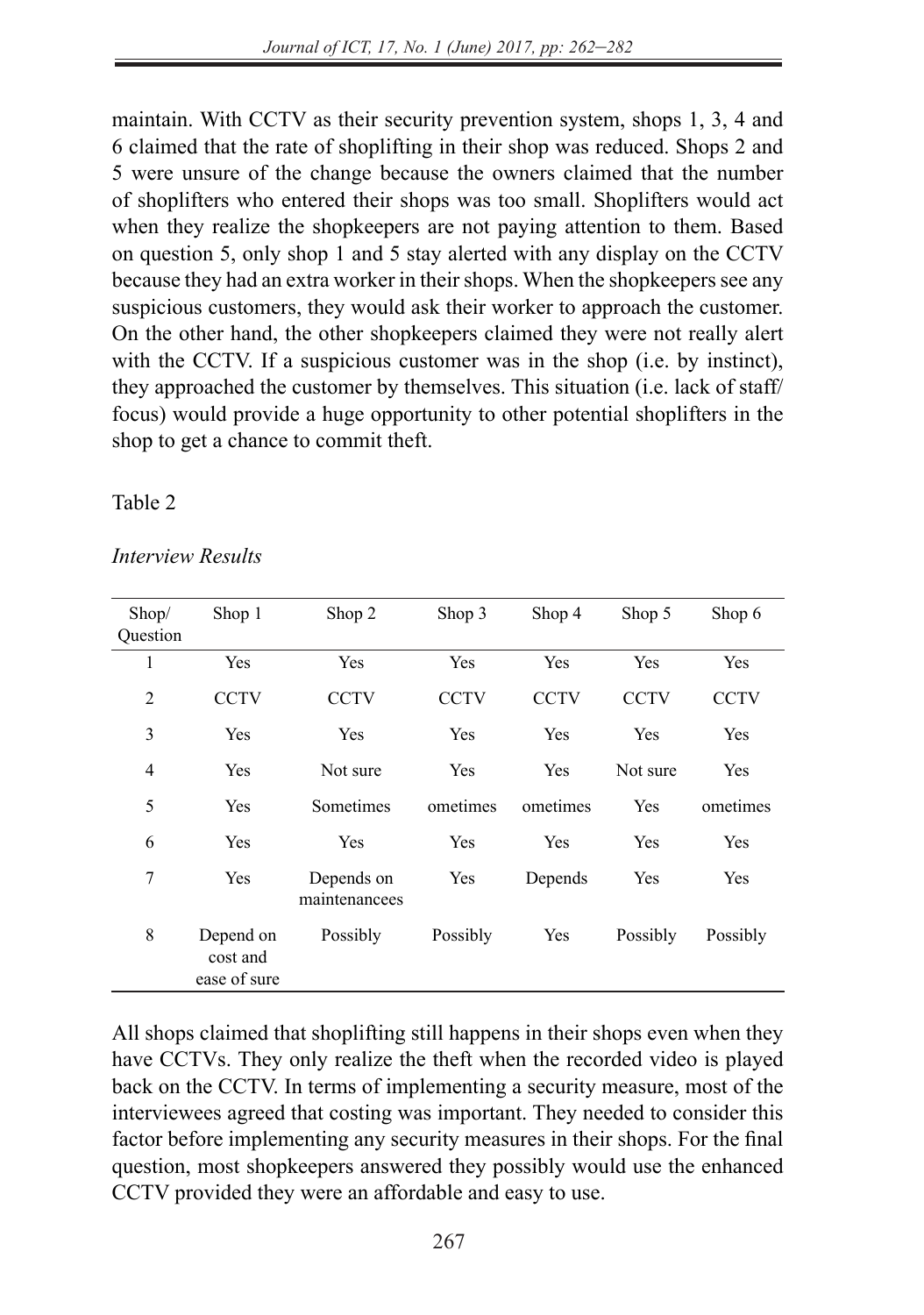# **System Requirements**

IRiS is designed to help the shopkeeper to stay alert with the CCTV. An alarm will be activated when the value in the system exceeds the threshold. Iris involves the Web camera (i.e. act as a CCTV), a computer (i.e. laptop or desktop) and the IriS software. IRiS has similar capabilities as other available products with regards to notification, alarm and video recording. On the other hand, it differs and provides more functions in relation to face detection, face recognition and behavioral analysis. The main capabilities of IRiS are:

- able to recognize the face of the customer that enters the shop,
- able to upload the pictures of the potential shoplifters,
- able to track the same customer with more than one CCTV, and
- generate an alarm when the threshold is exceeded (i.e. potential shoplifters).



# **PROPOSED SOLUTION**

Based on the interview results, most of the shops were still using the CCTV as their prevention tool or security measure. Shoplifting still occured from time to time and the CCTV did not have the capability to detect or recognise potential shoplifters. Thus, the shopkeepers were not aware of any potential shoplifting activities. This paper introduces IRiS to bridge the gap in these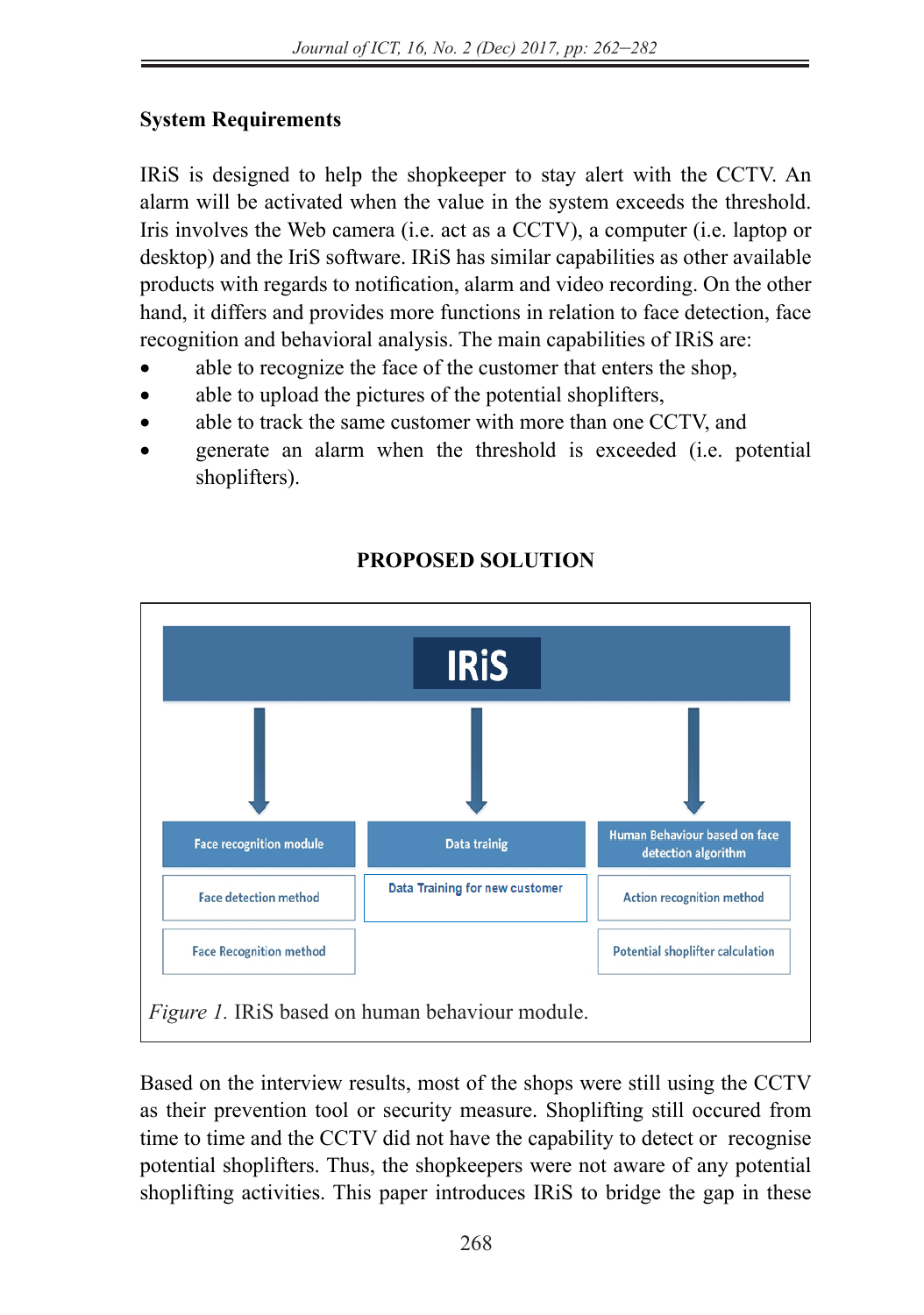issues. IRiS is an application which is be able to calculate the percentage of one who has the potential to be a shoplifter (i.e. based on behaviour analysis – face gesture movements) and once the percentage exceeds a certain threshold, the shopkeeper will go and ask the potential shoplifter if he/she needs any help (i.e. distract them from commiting any shoplifting).

The Intelligent Responsive Indoor System (IRiS) is a system that utilises video cameras and computers. Basically of IRiS is to be used as a crime prevention tool that utilises face detection, recognition and behaviour analysis to detect the potential shoplifting intentions. IRiS also will help the shopkeepers to be alerted to the CCTV and to their surroundings. IRiS consist sof three main modules (Figure 1); face recognition module, data training module and human behaviour module that uses face detection and face recognition.



# **System Design and Implementation**

The hardware used in IRiS is depicted in Figure 2. The customer will be captured via the CCTV and later will be saved in the database. The IRiS will process the data and do the calculation based on the identified algorithm (i.e. face recognition algorithm; Eigenfaces, Fisherfaces and Local Binary Pattern) and upon the successful detection of potential shoplifters, an alarm will be triggered to indicate the shopkeeper or the staff needs to approach the customer.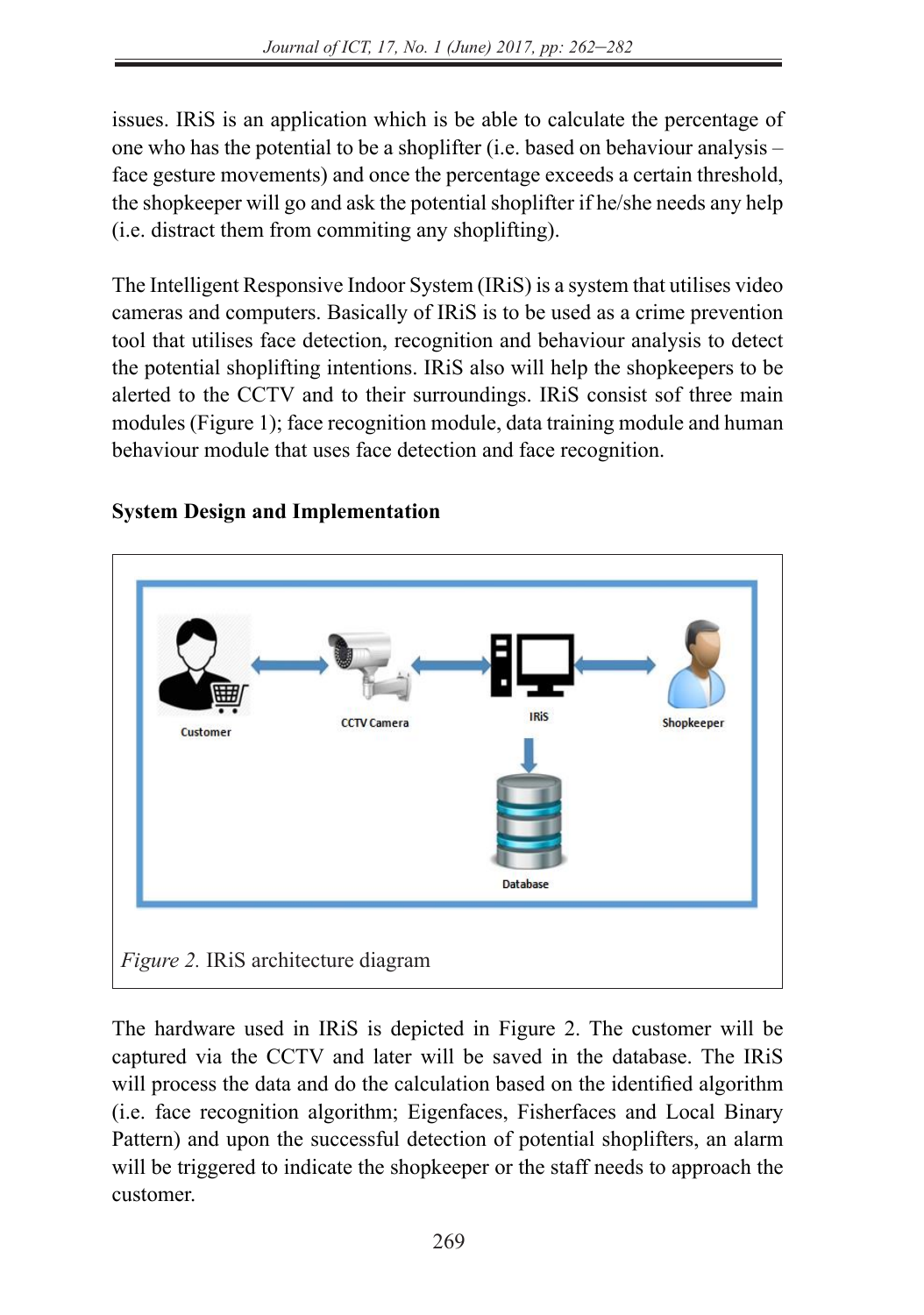# **Modules in IRiS**

The face recognition module consists of two sub-modules which are the face detection method and the face recognition method. On the other hand, the data training module consists of one sub-module which is customer data training. The human behaviour module consists of two sub-modules which are the action recognition method and the calculation module. The IRiS will calculate the customer's potential percentage to be a shoplifter by recognizing the customer's faces. When the customer's potential percentage to be a shoplifter reaches the threshold that has been set, an alarm will be activated (i.e. at the payment counter/on the screen). Then, the shopkeeper or the staff can approach the customer in a polite manner to ask them if help is needed (i.e. to prevent shoplifting).

# **Face Detection**

The first function of this system is the face detection function. This function detects and captures the customer's face (e.g. CCTV 1 captures). The face detection function will be activated when a customer enters the shop and the data will be saved in the database which later will be used in the face recognition phase.

The face detection function starts with loading the face detector as shown in Figure 3.Once the image is loaded, the image is read. The following line code converts the captured frame into a greyscale image.

# *gray\_frame = currentFrame.Convert<Gray, Byte>();*

After that, the grayscale image undergoes the histogram equalization. Then, it detects the face in the grayscale image by using the face classifier. We use the "Haar" cascade classifiers as shown in the following codes.

*public HaarCascade Face = new HaarCascade(Application. StartupPath + "/Cascades/haarcascade\_frontalface\_default. xml");*

Based on the given codes, "Face" is the variable for the "Haar" cascade and it is used in the detection parameter. The line code *(Face,1.2,3, Emgu. CV.CvEnum. HAAR\_DETECTION\_TYPE. DO\_CANNY\_PRUNING,new Size(25,25))* is the parameter to use the "Haar" cascade classifier and also the parameter for scaling the detected faces (i.e. complete line of codes as depicted below)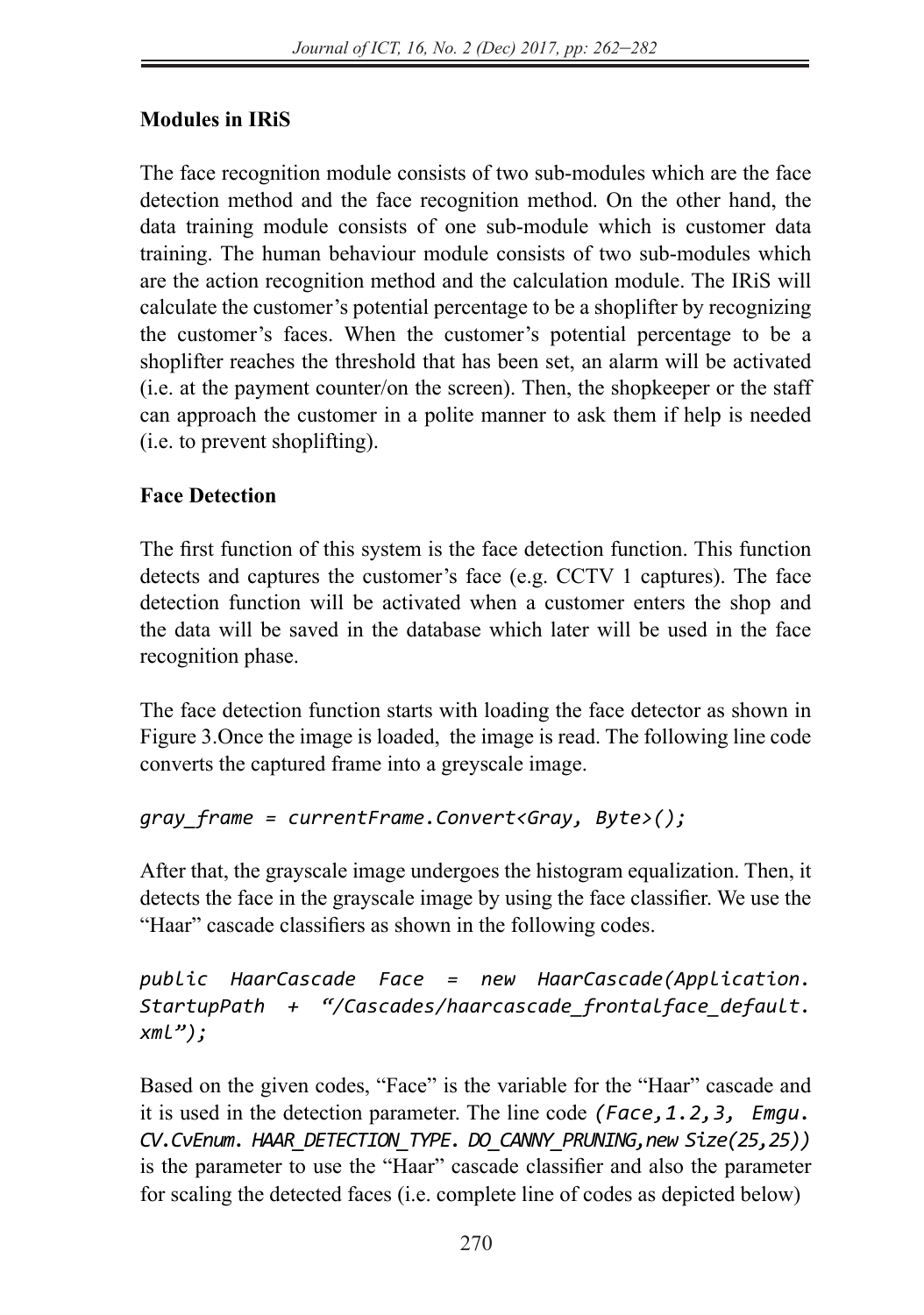*MCvAvgComp[][]facesDetected=gray\_frame.DetectHaarCascade(Face,1.2,3,E mgu.CV.CvEnum.*

*HAAR\_DETECTION\_TYPE.DO\_CANNY\_PRUNING, new Size(25,25));*

After the system detects the faces by using the "Haar" cascade classifier, the rectangle is detected outside the detection face as shown in Figure 4 (i.e. as the final result).

*r e s u l t = c u r r e n t F r a m e . C o p y ( f a c e \_ f o u n d . r e c t ) . C o n v e r t <Gray,byte>(). Resize(100,100,Emgu.CV.CvEnum.INTER.CV\_INTER\_CUBIC);*





*Figure 4.* Face detection results.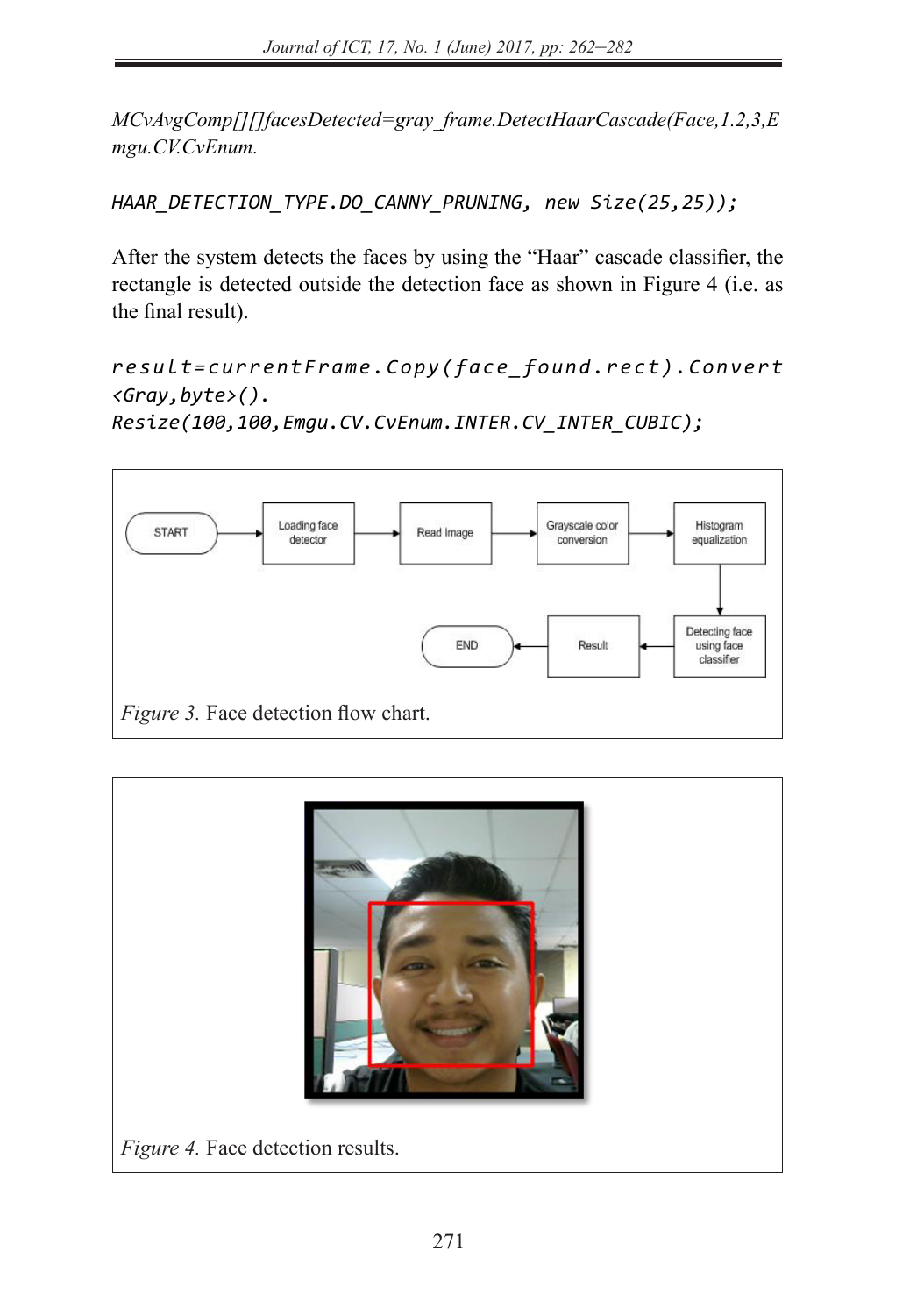# **Face Training**

The face training flowchart is shown in Figure 5. It is compulsory before the face recognition function is able to recognise the customer's face. The face training consists of two parts, which are face detection and face training. The face detection process is similar to that discussed in section 3.2. At the beginning of the face training it utilizes the face detection algorithm to capture the face.

*if (!save\_training\_data(face\_PICBX.Image)) MessageBox.Show ("Error", "Error in saving file info. Training data not saved", Message BoxButtons.OK, MessageBoxIcon.Error);*

The code above is to train and to save the image into the database. "(!save\_ training data(face PICBX.image))" means, by using the function "save training data", the system takes the image in the picture box named "face PICBX.image" to train and save into the database which is the in XML database format. After that, the face undergo as the smoothing process to ensure the smoothness of the image. Then comes the process of elliptical mask comes in place where the image is created with one or more masks for each layer in a composition before it stores the pre-process face. If the process is completed, the training image is saved with the details of name, date and time. These attributes are used in the XML file accordingly as depicted in the codes below.

```
using (XmlWriter writer = XmlWriter.Create(FS_Face))
{
  writer.WriteStartDocument();
  writer.WriteStartElement("Faces_For_Training");
  writer.WriteStartElement("FACE");
  writer.WriteElementString("NAME", NAME_PERSON.Text);
  writer.WriteElementString("FILE", facename);
  writer.WriteEndElement();
  writer.WriteEndElement();
  writer.WriteEndDocument();
 }
```
After the completion of the training stage, the training face in the XML file will be saved as shown in Figure 6.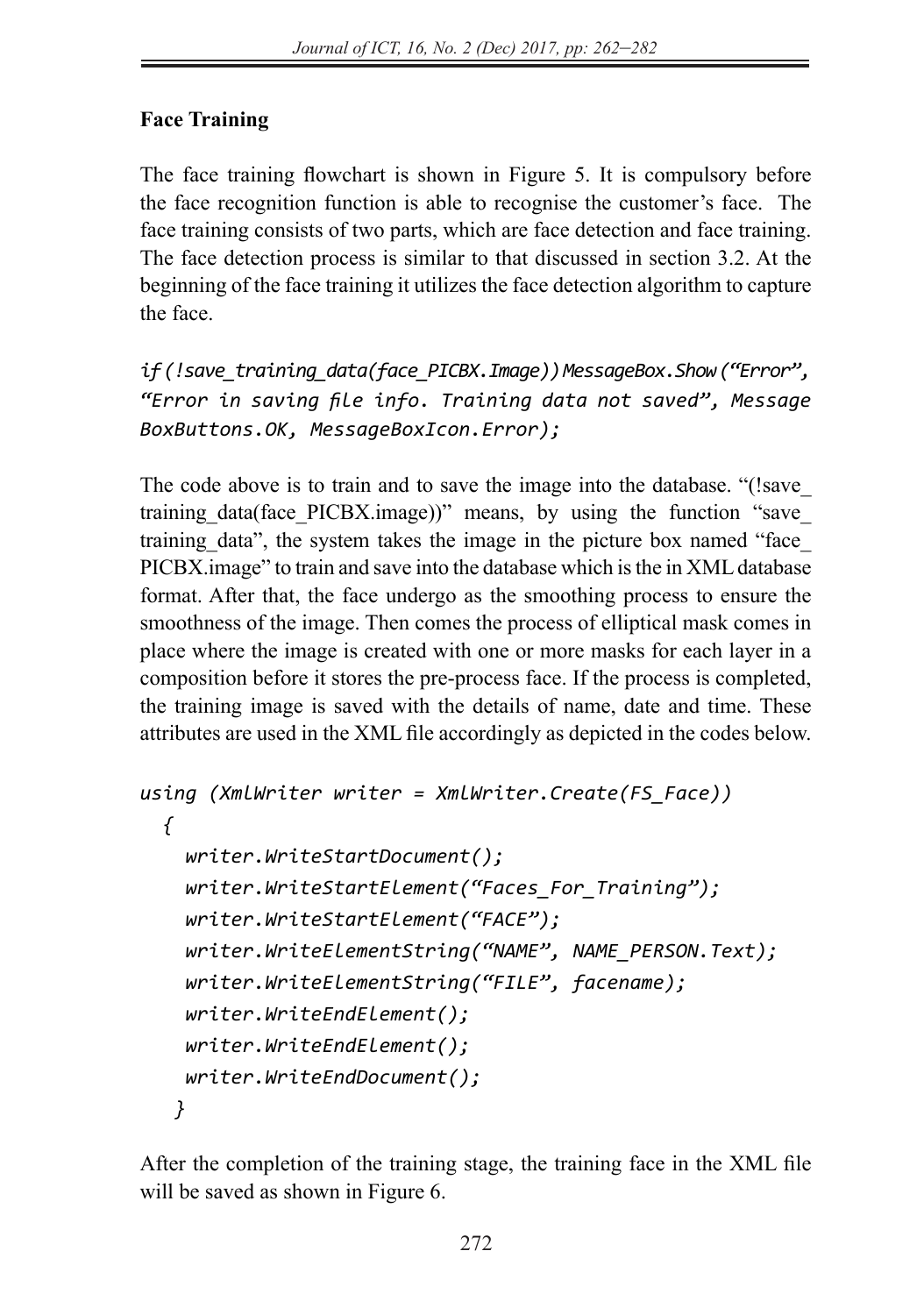



*Figure 6.* XML database.

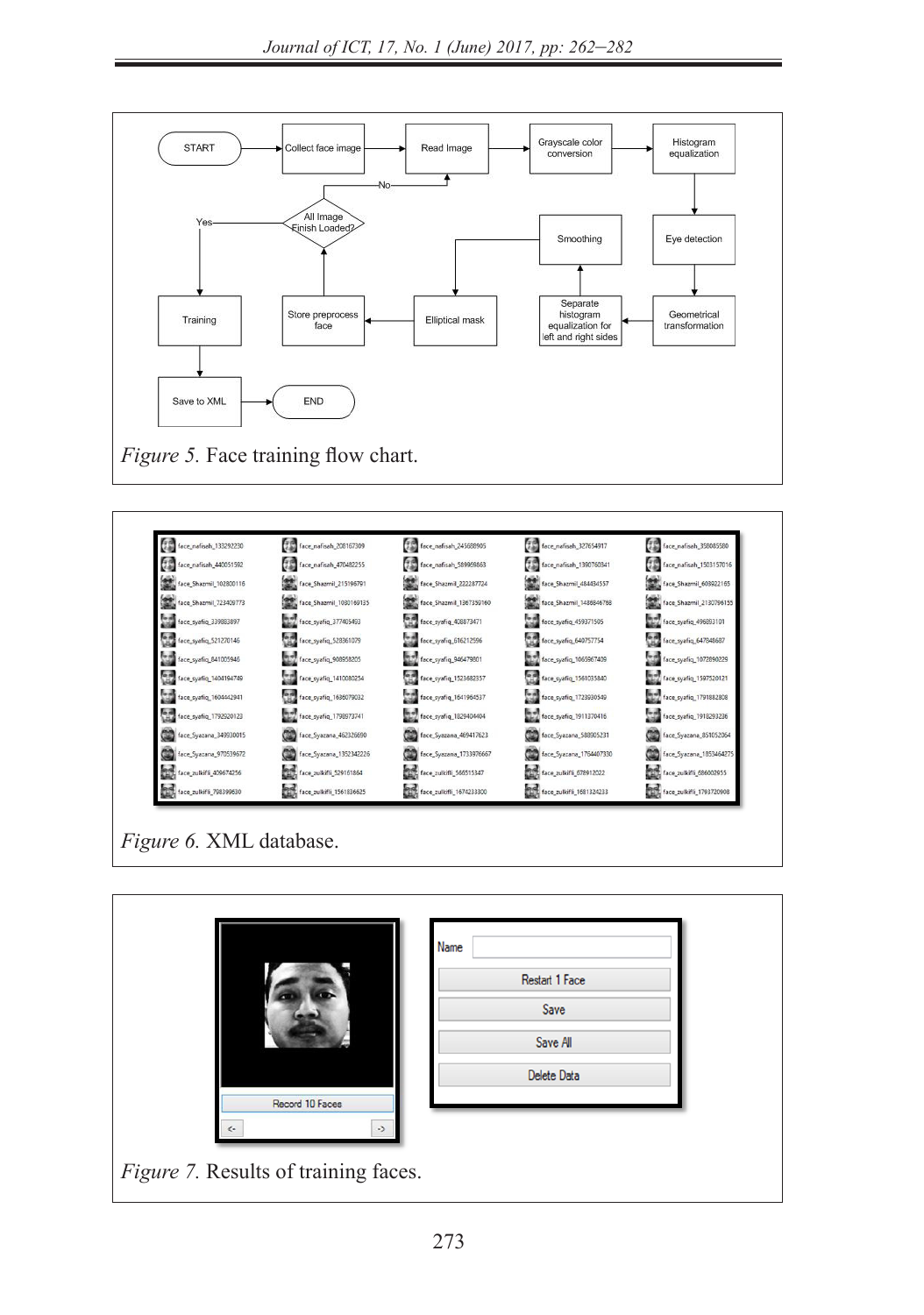Figure 7 shows the process of face training. Later the data will be saved in a specified folder to be used as a XML file.

#### **Face Recognition**

The face recognition module in IRiS plays an important role to recognise every customer who enters the shop. Generally, in small shops there will be at least two CCTVs (e.g. CCTV 1 to capture the first image of the customer and CCTV 2 to track the customer and monitor the customer's behaviour). This module will help IRiS to keep track of the same customers in the different CCTVs. The face recognition process considers the customer as a new customer if the customer's data does not match the image in the database (i.e. face detection phase). Thus, each new customer's image will be captured and trained (e.g. CCTV 2 will track and monitor the customer's behaviour).

The customer's behaviour will be monitored by CCTVs in the areas that have been specified by the shopkeeper. A customer's behaviour (i.e. gesture or movement) will contribute to the percentage calculation. The IRiS only focuses on a customer's movement, which is how often the customer looks at the CCTV. The IRiS chooses these behaviours because of two main reasons. Firstly, a potential shoplifter is often jittery or nervous before they commit any crime. Looking at the CCTV many times indicates that they are trying to cover up their actions or pretending to act normally. Secondly, most shoplifters are well aware of the surroundings where the current CCTVs are located and the shopkeepers' whereabouts before commiting the crime (Gifford, 2015). Finally, IRiS will calculate the total percentage. Therefore, if the customer looks at the CCTV many times, it will increase the threshold that has been set earlier. If the value exceeds the threshold, it will trigger an alarm at the counter which indicates that the shopkeeper or a member of the staff should go and politely ask if the customer needs any help.

The face recognition flowchart is shown in Figure 8. Similar to the face training phase, face recognition also consists of two parts; face detection and face recognition. After the face is detected in the face detection part, it undergoes the eye detection process. Then it will separate the histogram equalization for left and right sides. This is the process that involves image processing to provide a contrast adjustment so that the image can be better distributed. After that the face will undergo the smoothing stage to ensure the smoothness of the image. Then comes the process of the elliptical mask where the image is created with one or more masks for each layer in a composition before it stores the pre-process face. After that, the face will be matched with the training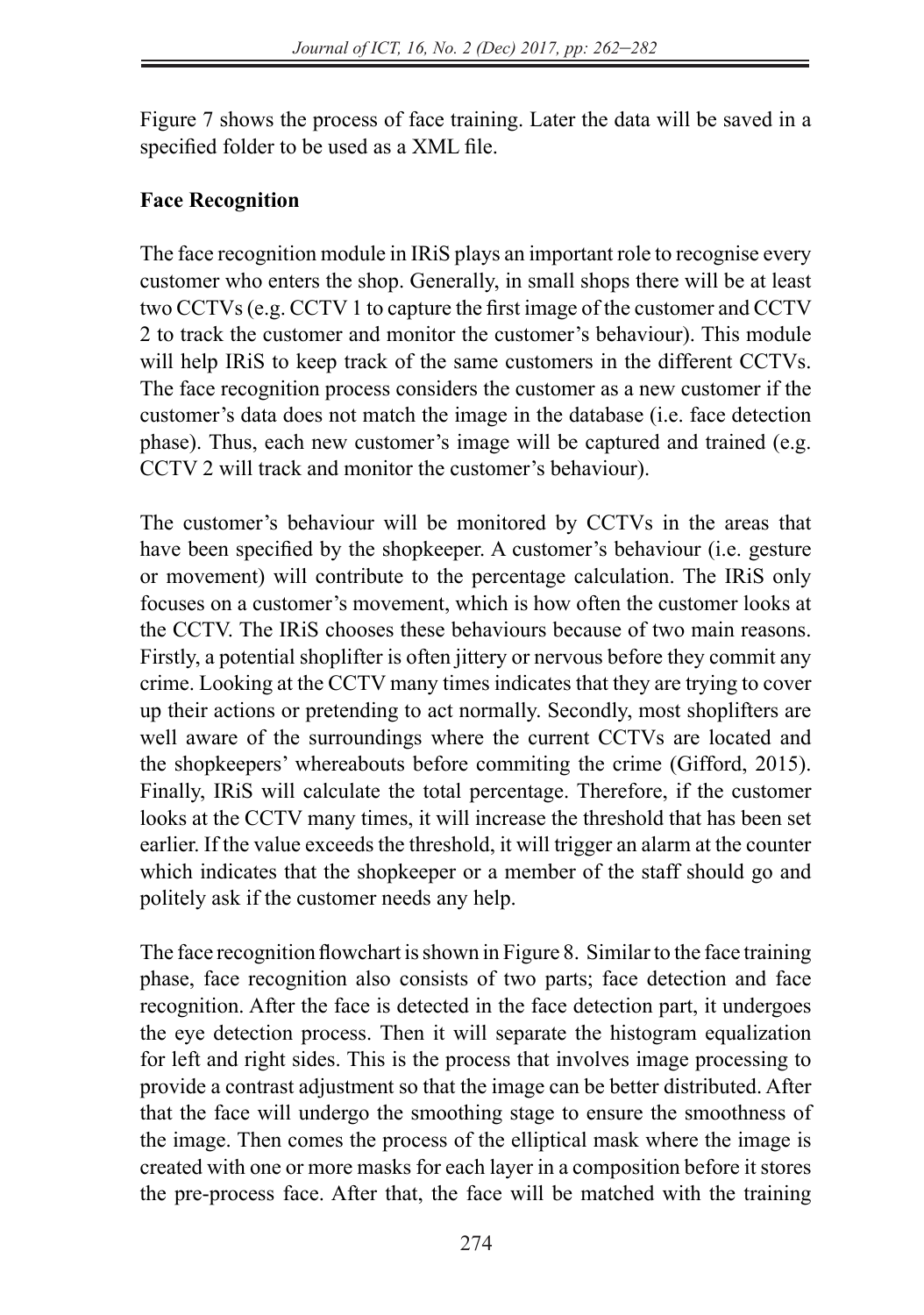face in the database by using "eigenfaces", "fisherfaces", and "Local Binary Pattern (LBPH)".The "FaceRecognizer" is a global constructor that is able to use all three classifiers together. Each of these classifiers are discussed further in the next section.



# **Face Recognition Methods**

"Eigenface"s is a face recognition method developed by Matthew Turk and Alex Pentland based on Principal Component Analysis (PCA) (Turk & Pentland, 1991). PCA is also known as the "Karhunen-Loeve" method which was developed by Kirby and Sirovich in 1988 (Kirby & Sirovich, 1990). This method aims to reduce the feature dimension based in the database. This method uses PCA to reduce the feature dimension. The main concept of this method is encoding the extracted face feature information and comparing with the encodings in the database. Figure 9 shows an example of a standard "eigenfaces". "Eigenfaces" uses PCA to search the most discriminating features between a set of face images. The face space was created based on the best variation between the faces. Each face image is projected into the faces space after subtracting the mean face. The euclidean distance between two faces is computed to compare the faces (Tsalakanido et al., 2003).

"Fisherfaces" is an enhancement of "eigenfaces". "Fisherfaces" method applies the Linear Discriminant Analysis (LDA) for face recognition. LDA is a statistical method used in pattern recognition to calculate a linear combination of features that classify objects.The "fisherfaces" method uses LDA to reduce dimensions and simplify the classifiers in the reduced face subspace. Compared to the "eigenfaces" method, this method is more complex but has better performance under constraints like illumination and facial pose.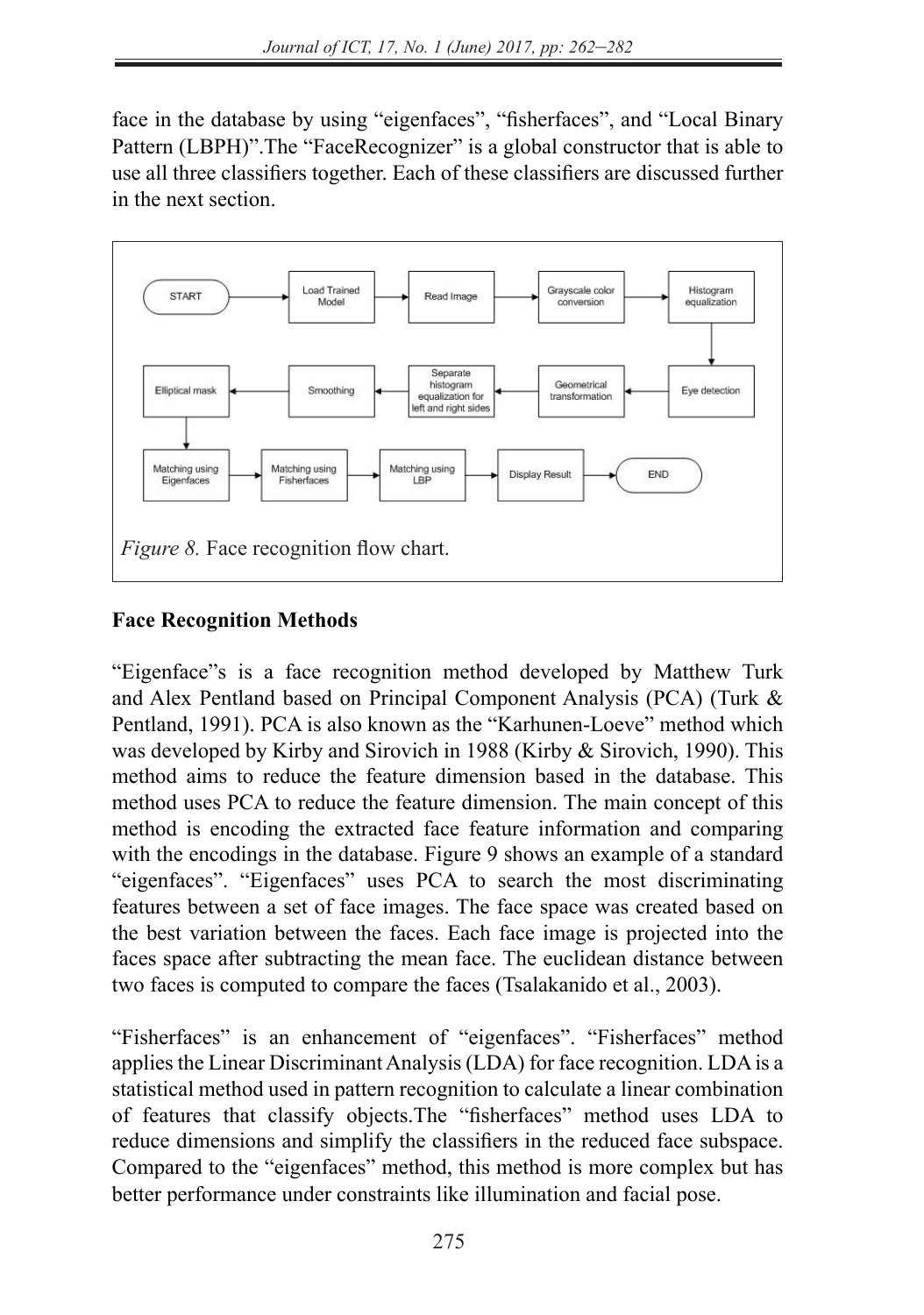

The concept of Local Binary Patterns (LBP) is different from PCA and LDA. LBP describes only local features of an object instead of the high dimensional vector of the whole image (Ahonen et al., 2004). The features extracted will have a low dimensionality implicitly. The basic idea of the Local Binary Patterns is to process the local structure in an image by comparing each pixel with the adjacent pixels. The intensity of the center pixel will be the threshold to compare with the adjacent pixel. If the center pixel has a greater intensity, then it will denote the adjacent pixel with 1 and 0. A binary number for each pixel will be generated.

An experiment was done on to compare the "eigenfaces" and "fisherfaces" methods. The both experiment used the database from the Yale Center (Figure 10) to compare the methods with variations in facial expression, eye wear, and lighting. The result of the experiment shows that the "fisherfaces" method has a far lower error rate compared to the "eigenfaces" method (Belhumeur et al., 1997).

EMGU CV is a cross platform .Net wrapper to the "OpenCV" image processing library. It allows the "OpenCV" functions to be called from .NET. The "FaceRecognizer" is a global constructor that allows "Eigen" and "Fisher" classifiers to be used together. The class combines common method calls between the classifiers. The constructor for each classifier type is as follows: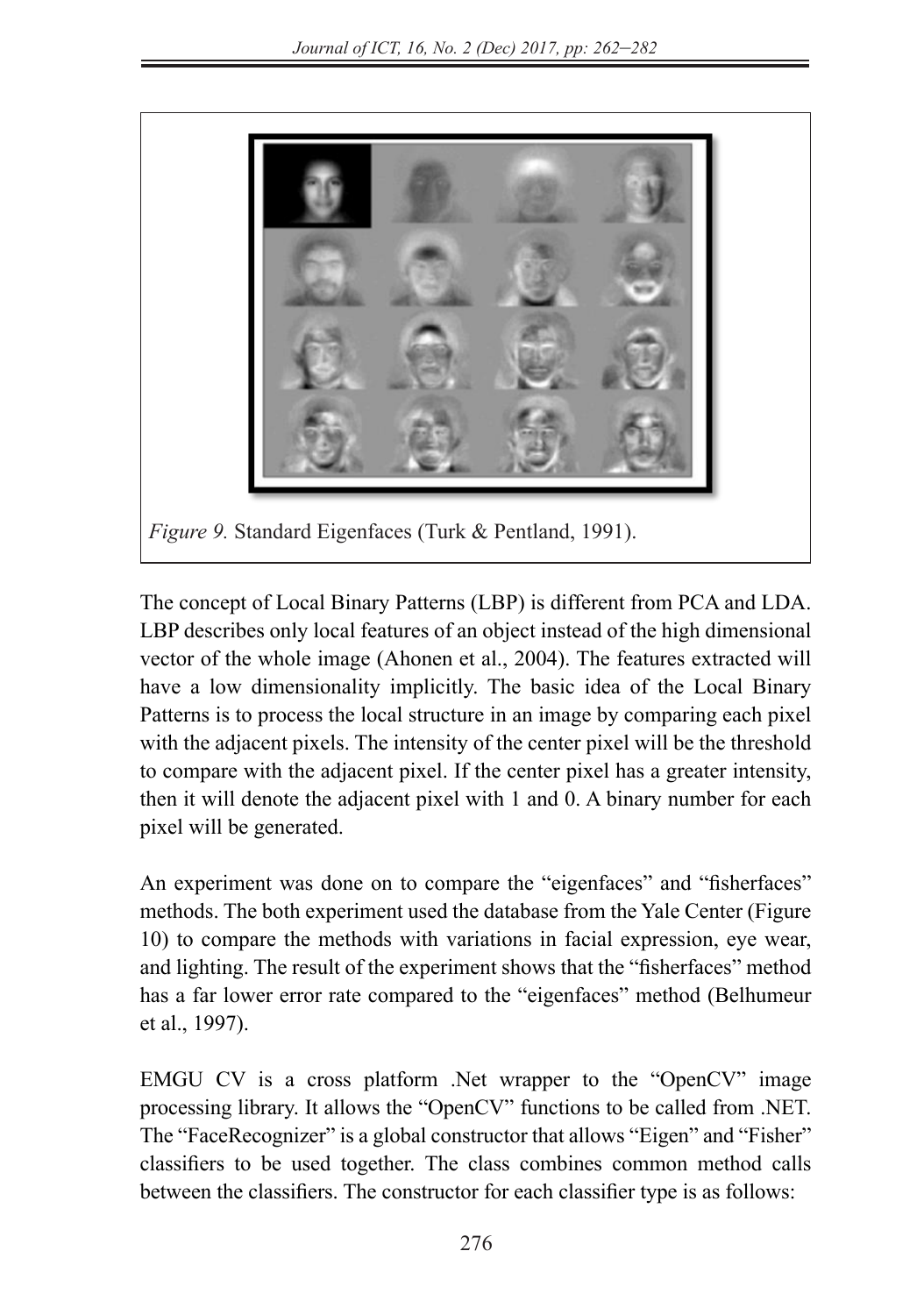

*Figure 10.* A sample of the Yale database, an individual under 10 different conditions (Belhumeur et al., 1997)

#### **The Eigen Classifier**

#### *FaceRecognizer recognizer = new EigenFaceRecognizer(80, double. PositiveInfinity);*

The "Eigen recognizer" takes two variables. The first variable is the number of components kept for the Principal Component Analysis. There is no specific rule on how many components should be kept for good reconstruction capabilities. "OpenCV" documentation suggests that keeping 80 components should almost always be sufficient. The second variable is designed to be a prediction threshold; this variable contains the bug as any value above this is considered as an unknown. For the Fisher and LBHP, this is how unknowns are classified, however, with the Eigen recognizer the return distance must be used to provide the own test for the unknowns. In the Eigen recognizer the larger the value returned the closer to a match (Johnson 2014).

# **The Fisher Classifier**

#### *FaceRecognizer recognizer = new FisherFaceRecognizer(0, 3500);*  //4000

The "Fisher" recognizer takes two variables like the "Eigen" constructor. The first variable is the number of components that keep the Linear Discriminant Analysis with the "Fisherfaces" criterion. If left at the default (0) and set to a value less than 0, or greater than the number of the training inputs, it will set to the correct number (chosen training inputs - 1) automatically. The second variable is the threshold value for the unknowns. If the results of the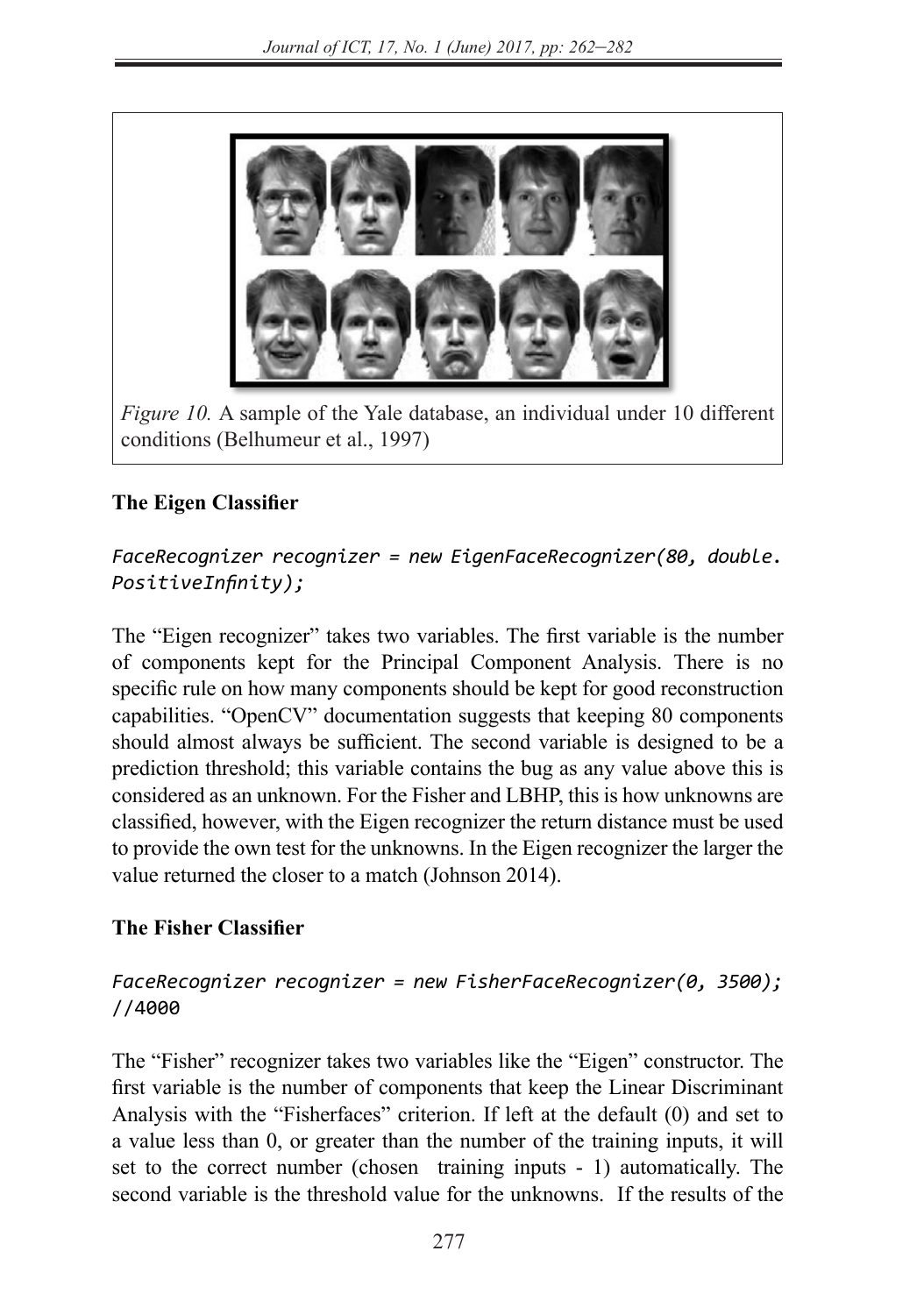Eigen distance is above this value, the Predict( ) method will return a -1 value indicating an unknown. This method works and the threshold is set to a default of 3500. However, if the value in the constructor is changed, the recognizer will need to be retrained (Johnson, 2014).

Based on the literature, Table 3 shows the summary of the comparison between "Eigenfaces" and "Fisherfaces". The result implies that the "Fisherfaces" method has better face recognition performance than "Eigenfaces" under constraints of facial pose and illumination. For the complexity of the algorithm, "Fisherfaces" algorithm is more complex compared to the "Eigenfaces" algorithm. Thus, the performance under various poses of "fisherfaces" algorithm is good. However, "Fisherfaces" algorithm has low sensitivity to lighting compared to "Eigenfaces". Based on these comparisons, IRiS will utilize both algorithms because the CCTV will need to be placed at a certain location which has significant impacts in terms of shop size, light exposure, etc. Thus, both algorithms are capable at least in one of those situations/ requirements.

Table 3

*Comparison Based on Complexity, Facial Pose and Lighting*

|                           | <b>Eigenfaces</b> | <b>Fisherfaces</b> |
|---------------------------|-------------------|--------------------|
| Complexity                | Simple            | More Complex       |
| Performance under various | Low               | Good               |
| poses                     |                   |                    |
| Sensitivity to lighting   | High              | Low                |

# **DISCUSSION**

IRiS is developed based on the significant number of shoplifting crimes reported (e.g. theft, privacy breach etc). Although the incidentsoccur in big malls or small shops, they indicate that possible actions can be taken to improve the current security measures that have been put in place. This paper proposed IRiS as a security or crime prevention tool that utilises face detection, recognition and behavior analysis to detect potential shoplifting intentions. The focus of this proposed solution is based on small shops which need to be more cost savvy and the tools should be easy to use. The conventional approach of the CCTV only captures or records the incidents without any notification for further actions. IRiS is introduced as a new form of prevention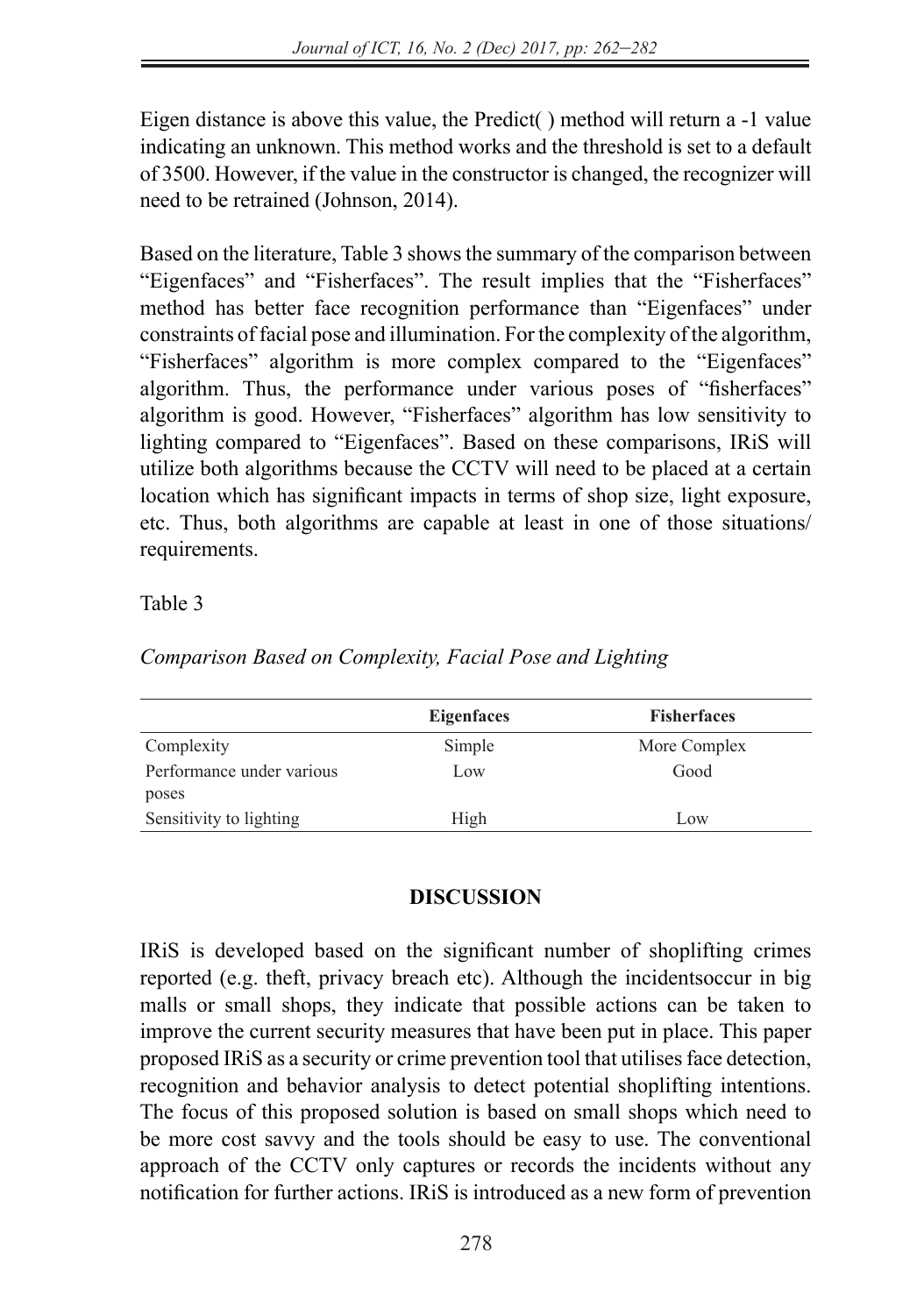where the CCTV will be able to detect and generate an alarm for an informed decision to the shopkeeper or staff (i.e. politely approach the customer or potential shoplifter). It should be noted that IRiS is not a problem-solving tool, but it is more of a mechanism to reduce the actual risk before it occurs. Three algorithms of recognition system have been identified; Eigenfaces algorithm, Fisherfaces algorithm and LBPH algorithm. They will be used accordingly (i.e. various facial poses, complexity and lighting sensitivity, space etc). The preliminary study interviewed six shop owners to understand the insights on the problems and the need of enhancement of current CCTV implementation. Two the issues that were highlighted were the cost and the ease of use factors. IRiS can be viewed as being able to counterbalance the problems.

The IRiS has a notification feature for a shopkeeper to keep alert with the CCTV (i.e. via alarm notification at the counter). The existing shoplifting prevention system like EAS is not suitable for a small shop. It is because the EAS consume large number of hardware and the cost to implement it is rather expensive. Thus, CCTV was an affordable choice as their security measure. Although CCTV was widely used, it has some weaknesses. CCTV seems to be static and it only records the incidents. CCTV also does not have any notification feature to warn the shopkeeper or the staff members. Furthermore, the shopkeeper will only realize the particular incident only after he/she views the recorded tape of the CCTV which would be to late to avoid the incident from happening.

#### **CONCLUSION**

In conclusion, conventional CCTV has been widely used by most shops, especially in Malaysia and even in other parts of the world. The main reasons for choosing this tool are of the cost and ease of use. However, there are still some significant issues and challenges that need to be taken care of. As the CCTV is operating in a static mode (i.e. records only), it can be enhanced to make it more useful and meaningful as a usable security tool. As suggested, CCTV can be operated utilizing face detection, recognition and behavior analysis which provide more convincing results. The authors are currently in the final phase of developing the prototype of this proposed solution. The results of this development are convincing. The development of IRiS faces a significant number of challenges such as high complexity of image processing / detection phases, the accuracy issues and false alarm rates which are expected to be improved from time to time. IRiS has room for improvement in future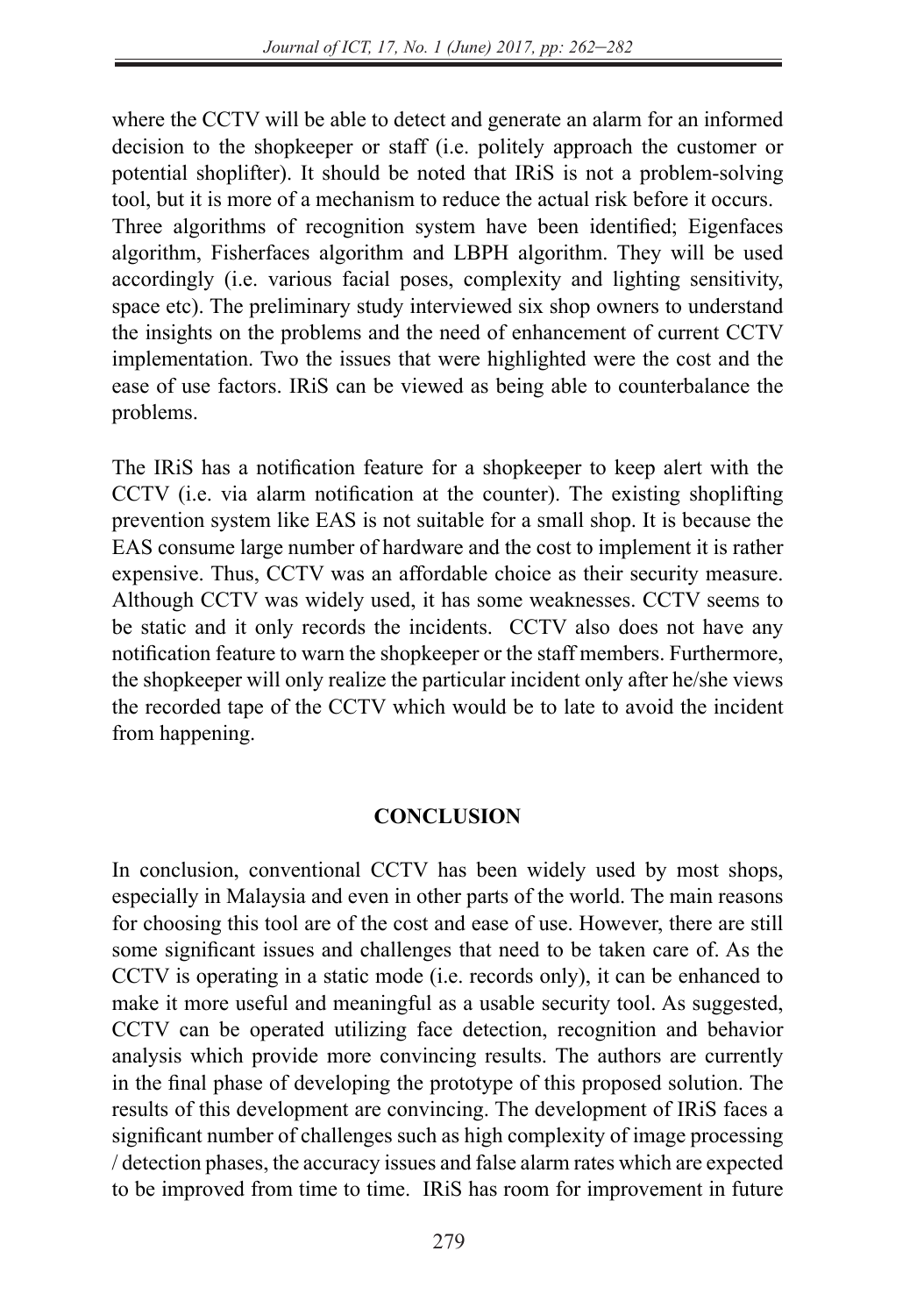works such as the integration of emotion, movement and gesture in order to refine the identification of potential shoplifters. IRiS has a promising future as a security intelligent system on a small scales which is able to provide better security for all.

#### **REFERENCES**

- Action News. (2015). *Shoplifter goes through checkout with 32 stolen iphones*. Retrieved from http://6abc.com/news/shoplifter-goes-throughcheckout-with-32-stolen-iphones/1043391/
- Ahonen, T., Hadid, A., & Pietikainen, M. (2004). Face recognition with Local Binary Pattern. *Lecturer Notes in Computer Science*, *3021*, 469-481.
- Arigbabu, O. A., Syed Ahmad, S. M., Wan Adnan, W. A., Yussof, S., & Mahmood, S. (2015). Soft biometric: Gender recognition from unconstrained face images using local feature descriptor. *Journal of ICT*, *14*, 111-122.
- Agon. (2015). *Electronic article surveillance.* Retrieved 8 December 2015 from http://www.agon-systems.com/electronic-article-surveillance/
- Belhumeur, P. N., Hespanha, J. P., & Kriegman, D. J. (1997). Eigenfaces vs. Fisherfaces: Recognition using class specific linear projection*. IEEE Transaction on Pattern Analysis and Machine Intelligence*, *19* (7), 771-720.
- Cnet. (2011). *Homeland security moves forward with 'Pre-crime' detection – CNET*. Retrieved 8 December 2015 http://www.cnet.com/news/ homeland-security-moves-forward-with-pre-crime-detection/
- Gidman, J. (2015). *Flash Mob steals \$13K from Tony Georgetown store*. Retrieved 10 December 2015 from http://www.newser.com/story/ 216644/flash-mob-steals-13k-from-tony-georgetown-store.html
- Gifford, P. (2015). *How to spot potential shoplifter*. Retrieved 10 December 2015 from http://www.ehow.com/how\_4596958\_spot-potential-shoplifter. html.
- HowStuffWorks. (2015). *Electronic article surveillance*. Retrieved 4 December 2015 from http://electronics.howstuffworks.com/everydaytech/anti-shoplifting-device2.htm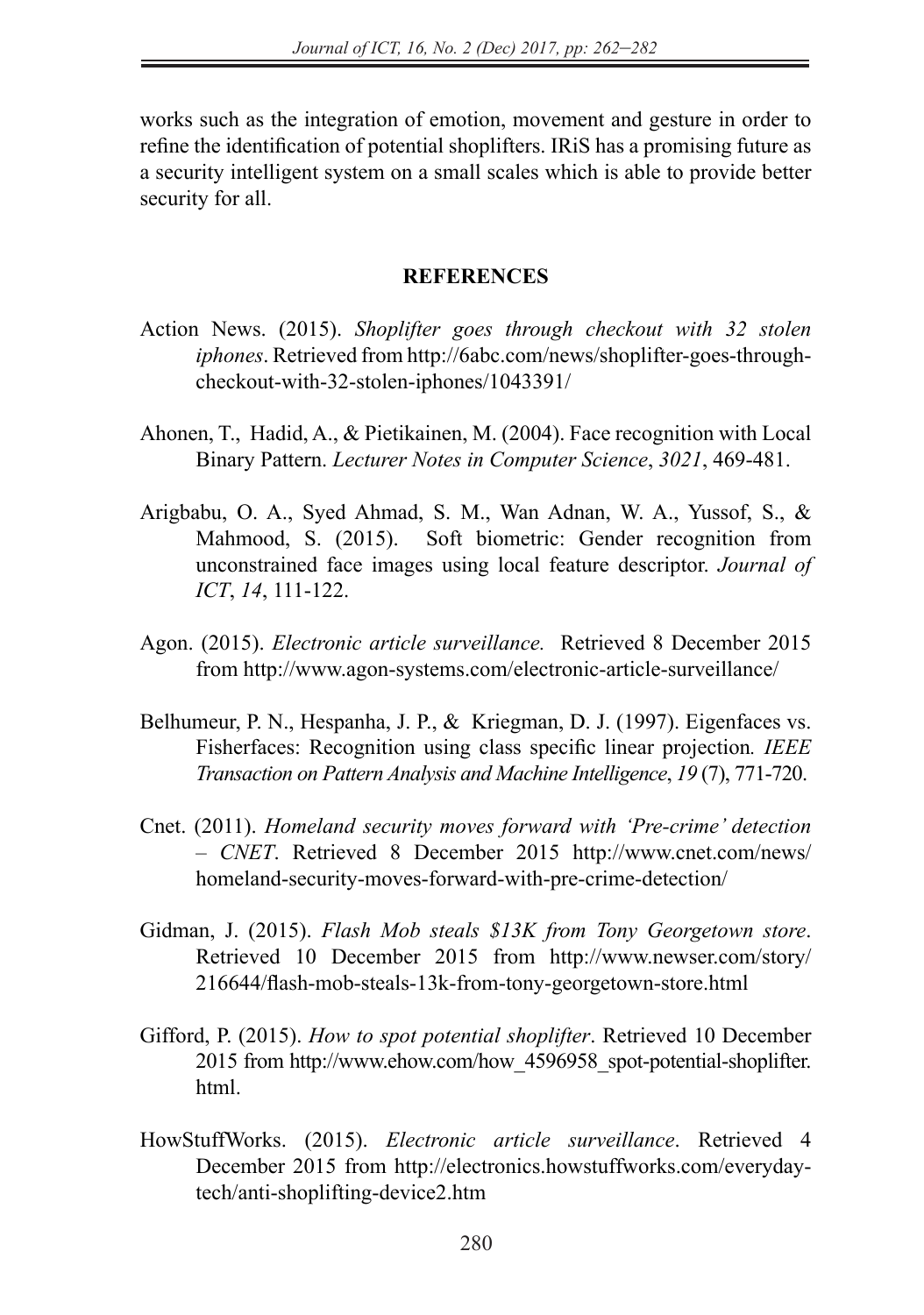- Johnson, C. (2014). *EMGU multiple face recognition using PCA and parallel optimization. EMGU multiple face recognition using PCA and parallel optimization – CodeProject*. Retrieved 10 December 2015 from www. codeproject.com.
- Kirby, M., & Sirovich, L. (1990). Application of the Karhunen-Loeve procedure for the characterization of human faces. *IEEE Transactions on Pattern Analysis and Machine Intelligence*, *12*(1), 103-108.
- NewScientist. (2008). *Shortsharp science: Pre-crime detector shows promise*. Retrieved 9 December 2015 from https://www.newscientist.com/blogs/ shortsharpscience/2008/09/precrime-detector-is-showing-p.html
- Nwo Report. (2014). *Future attributes screening technology.* Retrieved 7 December 2015 from http://nworeport.me/tag/future-attributescreening-technology
- Pocket CCTV. (2015). *Malaysia CCTV camera price*. Retrieved 10 December 2015 from http://www.pocketcctv.com.my/Camera.html
- Roney, L. (2015). *US retrial worker stole \$16.6 billion from employers this year*. Retrieved 10 December 2015 from http://www.newser.com/ story/216206/us-retail-workers-stole-166b-from-employers-this-year. html
- Shoplifting prevention. (2014). *Shoplifting information and statistics*. Retrieved 3 December 2015 from https://www.shopliftingprevention. org/whatnaspoffers/NRC/PublicEducStats.htm
- Sutrop, M., & Laas-Mikko, K. (2012). From identity verification to behavior prediction: Ethical implication of second generation biometrics. *Review of Policy Research*, *29*, 21–36.
- Tsalakanidou, F., Tzovaras , D. , & Strintzi, M. G. (2003). Use of depth and colour eigenfaces for face recognition. *Pattern Recognition Letters*, *24*, 1427-1435.
- Turk M., & Pentland, A. (1991). Face recognition using eigenfaces. *Proceedings of IEEE Computer Vision and Pattern Recognition*. Maui, Hawaii, 586-591.